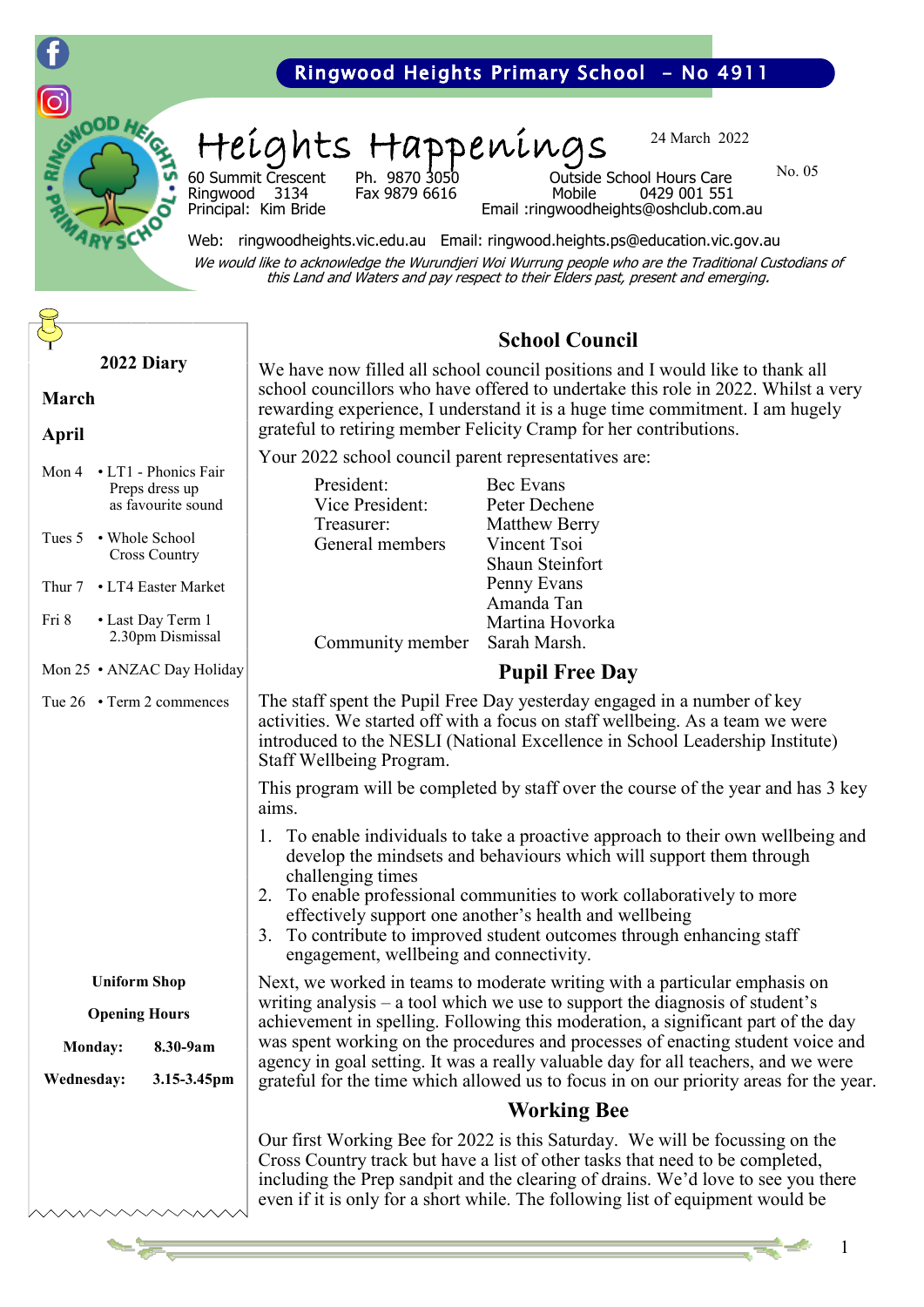

helpful to bring: rakes, shovels, wheelbarrow, leaf blower, shears or secateurs. The working bee commences at 9am and concludes with a BBQ at 12pm - weather permitting.

### **School Tours**



School tours for 2023 students have certainly begun! Many prospective families have been welcomed by either myself or Mr Lumsden and it has been a joy to be able to meet people face to

face and walk around our beautiful school. Enrolments are open and I encourage current or prospective families to complete enrolment forms as soon as possible, preferably before the end of second term.

### **A plea for help**

We have recently had our entry/exit gates fixed so that they automatically spring back to close. Could I ask parents and students not to chock open these gates anytime throughout the day. It is really helpful to keep our more adventurous little people safely inside the school grounds.

Also, we ask this a lot, but a reminder that dogs in the school ground, even on leads, are not welcome. We love dogs and know they are important and special family members. We also know that in the busy, noisy, hustle and bustle of the end or start of a school day dogs can feel threatened and overwhelmed and act out in unexpected ways.

### **Cross Country**

Our annual School House Cross Country event will be held on **Tuesday April 5**. Students across the school have been training during PE and have been shown the course and their age group distance.

**Kim Bride Principal**



- Learning teams  $3 & 4$  will be running between 9:10am and 10:40am.
- Learning teams  $1 & 2$  will be running between 11:20am and 12:40pm.

Please ensure your child is wearing appropriate shoes and comfortable clothing to run in. Students are also encouraged to wear their House colours on the day; this could be a t-shirt, hair ribbon or coloured socks. A notice will be coming home shortly detailing the house your child is in and the associated colour.

Parents are welcome to attend the event to spectate and cheer on their child. For the safety of our community, we ask that you socially distance and abide by the current guidelines.

### **LT4 Interschool Sports Report**

### **Girls basketball**

Swish, the ball goes in. On the 11th of March the Ringwood Heights basketball girls went to Croydon Primary School for a Gala Day. What happens on a gala day is that you play three schools. In our case we lost one, we tied one, and we won one. Our first game we were losing 12 to 22 but then in the second half it turned… We got most of our shots in and they did too, but in the end it was 28 to 28. The second game the girls basketball team were going to play Croydon but they forfeited because they didn't have a basketball team. So we joined the Ringwood Heights mixed basketball team and we won, 24 to 21. The last game that we played St. Annes and unfortunately lost by a lot, 46 to 10!

After all it was a great experience and everyone tried their best. Thankyou Croydon, Mullum and St. Annes Primary School for taking the time to play with us!

### **Abi & Charlotte**

### **Mixed Basketball**

Bounce went the ball. On Friday the 11th of March the Ringwood Heights mixed basketball team played a Gala Day at Croydon Primary. In our first game we started off with a bang. We played a very fun game against Mullum with the final score being 30-17, with Mullum winning. For the second game we were playing against Croydon Primary. We had so much fun and the scores were 21-24. We won with a bang! It was an amazing effort by the whole team. We also had the girl's basketball team with us. It was so helpful to have them with us. After a well deserved rest the end was in sight as we played our final game against St. Annes. It was a suspenseful and action packed game with everyone enjoying themselves. The score was 51-17 with St Annes playing a great game and winning.

### **Tilly & Luke**

#### **Cricket**

We were all excited to represent our school on Gala Day.

Game 1: Our first game, we played Mullum Primary School. They won the bat toss and decided to bowl first which left us to bat. The game started with a bang, with Liam hitting boundary after boundary. Ben T came in next doing the same thing as Liam did. Caleb and Ben P came in and made lots of runs to make a great partnership. Then it was their turn to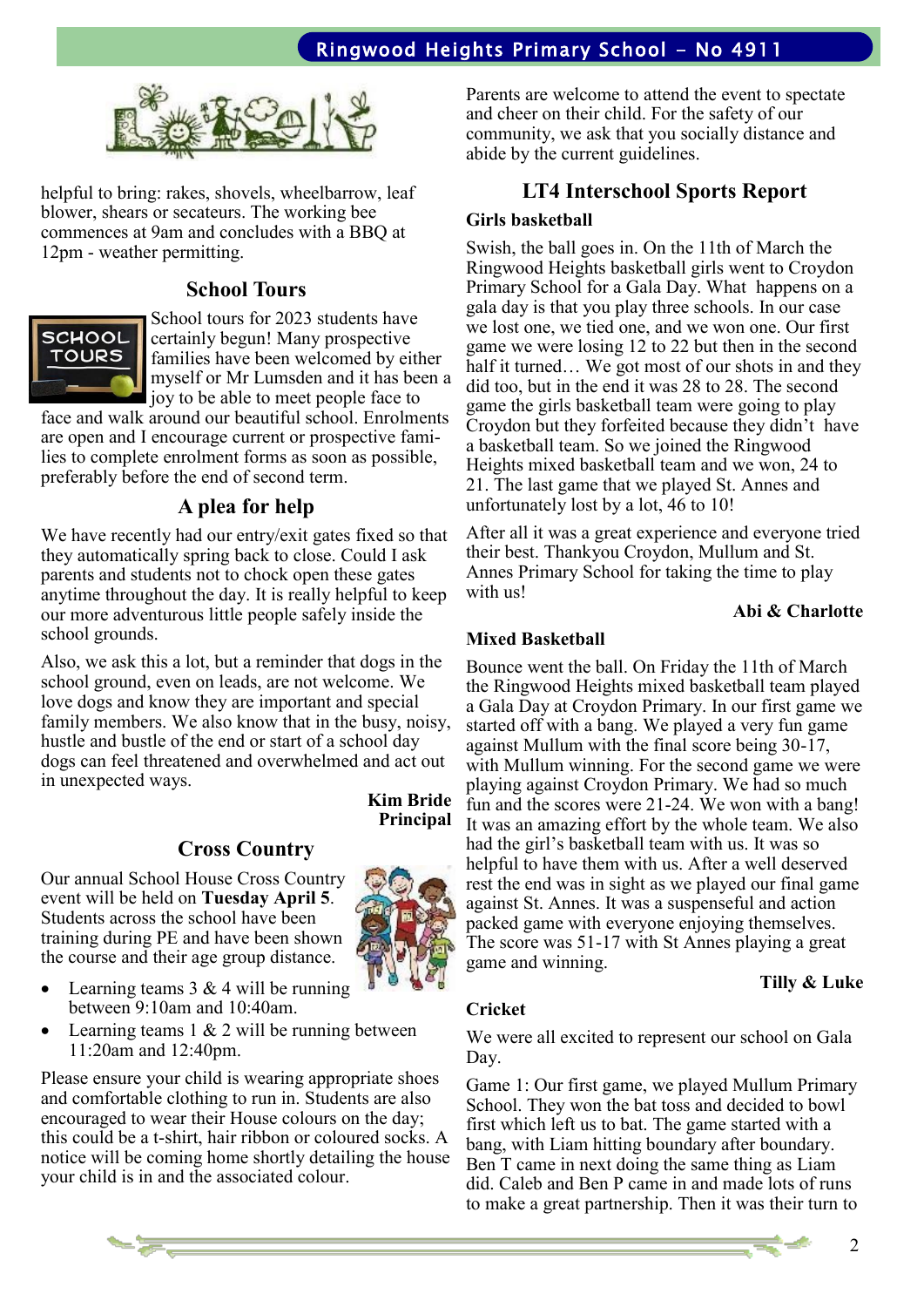bat. They hit lots of boundaries, but if it wasn't for our wickets, they would've won. They were a tough team to play, but we ended up winning 93-122. Game 2:The next game was against the hosts, Croydon primary school. We won the bat toss and decided to bowl. Heath was a great wicket keeper, not letting anything get past him, and at the same time, he managed a few stumpings. Oli kept the pressure on with some great bowling. When it was our turn to bat Zach took the game into his own hands by hitting 4 after 4.The final score was 38-139, with us winning by a lot!

Game 3: Our last game was against St Annes and we won the bat toss and again we decided to bowl first. Haider and Caleb were our best bowlers, Caleb got onto a hattrick, but didn't get the third wicket in a row. Haider improved on his bowling throughout the 3 games. Luca and Blair did some great fielding, stopping boundaries. When it was our time to bat, Flynn made 6's off every ball in the 2nd last over, making us win 106-47.

We were all proud of each other!

**Caleb & Ben P**

### **Softcrosse**

On the 11 of March, LT4 went to Croydon and participated in Gala Day. Softcrosse played three matches in total, one game each against Mullum, Croydon and St Annes.

In the first game we played against Mullum. The ball kept on going from one side to the other. It was a tight game. In the first quarter Mullum scored one goal, then in the second quarter, after hard work, we scored a goal making the scores 1 all. By the end of the game the scores were 1-2. We lost but only just! In the second game playing against Croydon, we won!

The game started with a bang by us scoring a goal and making us in the lead 1-0. In the second quarter we scored one goal, then not too soon after Croydon scored a goal.

By the end of the game it was 4-1. We enjoyed the game and we played against an old friend who used to go to Ringwood Heights.

In our last we game played against St Annes. The scores were 4-0. Although we lost, the scores did not reflect our game play. Playing against St Annes was our best game. We were all working together and improving throughout our earlier games, we read the play and communicated with each other really well.

In our next game we are sure to use the strategies and tips we have learnt and gained from Gala Day!

**Josh & Sienna-Paige**

# **Parents' Club**

**PARENTS CLUB AGM**

Our Parents Club AGM was held on Friday 18<sup>th</sup> March and all of the positions were filled.

> President - Sarah Marsh V/President - Bec Evans Secretary - Tanya Kluka Treasurer - Catherine Rosalion

Special Lunch Days - Sam Beveridge Munchie Crunchie - Bonnie Gardiner-Bill Icy Pole and Popcorn - Emma Taylor Bunnings and Election BBQ - Catherine Rosalion Mothers and Fathers Day Stalls - Sarah Marsh Mothers and Fathers Day Event - Catherine Rosalion Major Event - Sarah Marsh

Our first meeting will take place on Friday  $29<sup>th</sup>$  April 2022. Hope to see you all there.

I would like to take this opportunity to thank our outgoing committee members. Thank you for all you have done for Parents Club over the last few years, and welcome to our new members. Although I am sad to step down as president, I know Sarah will do an amazing job and have plenty of support.

### **Hot Cross Buns**

Hot Cross Bun order forms went home last week, these are due back by Tuesday 29th March 2022. Hot Cross buns will be delivered on Thursday 7th April to the class rooms.



### **Easter Raffle and Donations**

Raffle Tickets also went home this week as well. Extra tickets can be collected from the office! Your donations can be left at the front office, and we ask that they be delivered by Wednesday 30th March, along with your raffle tickets.

Raffles will be drawn every afternoon in the final week of term, with the major raffle being drawn at assembly on Monday 4th April. Thank you in advance, Bec Evans (0438 776 548)

> **Mother's Day Stall**  Friday 6<sup>th</sup> May

Mother's Day is just around the corner. There will be lots of lovely gifts to purchase at our Mother's Day Stall, to help spoil the mums. We are gratefully accepting donations of handmade/new gifts to sell at the stall, and these can be dropped off at the office. More information about where/when will be sent out soon.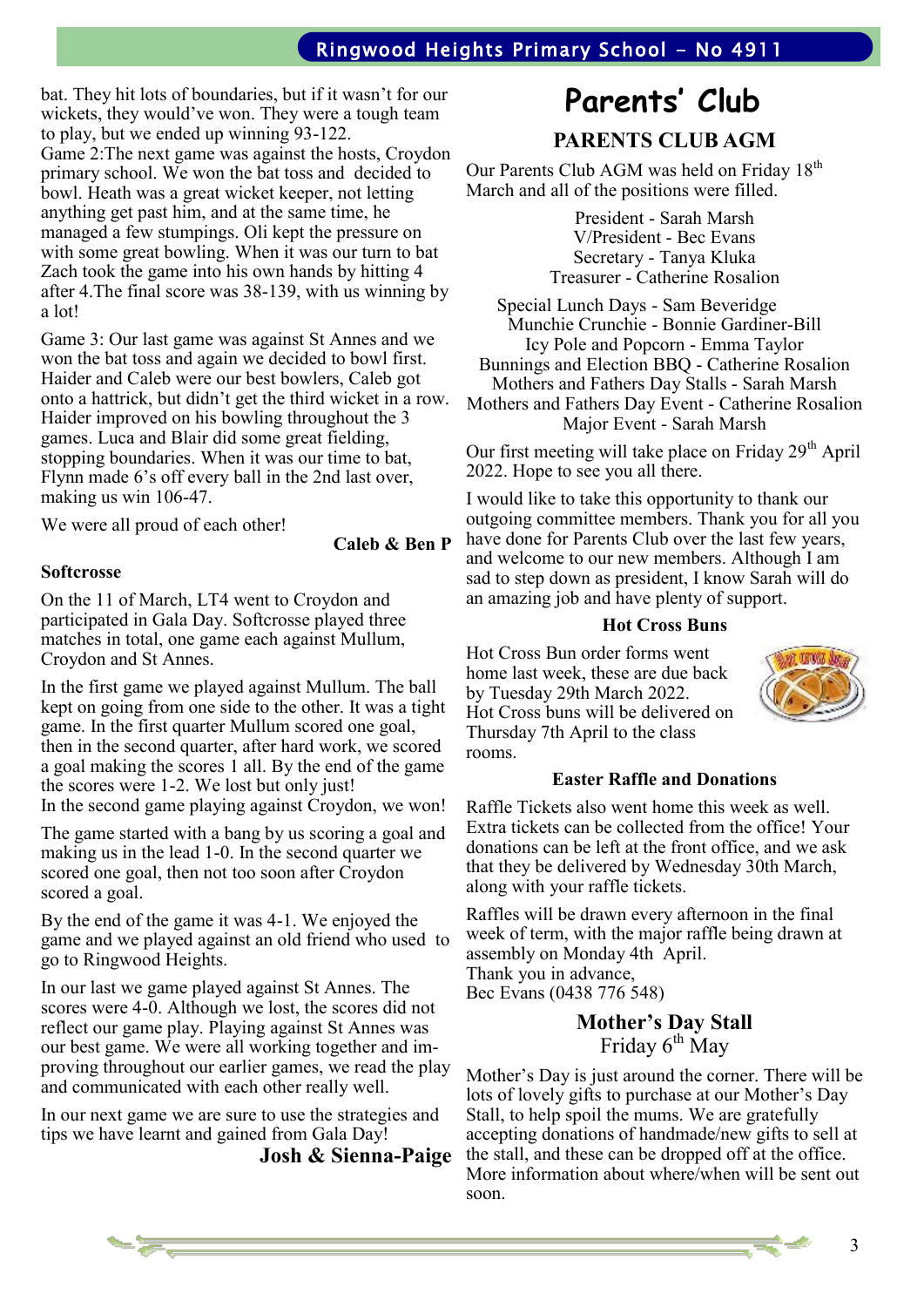### **Help Needed - Uniform Shop**

At Ringwood Heights PS we are fortunate to have a uniform shop on site which is open Monday mornings 8.30- 9 and Wednesday afternoons 3.15 -3.45. However it can only remain open if we have parent volunteers and at the moment we have very few. If you can spare any time to help (even one or two shifts a term) please contact the school and your details will be passed to the uniform shop coordinator, Sarah Liakopoulos.

# **How To Contact Parents' Club**

Join our Facebook group for regular reminders of upcoming events and fundraising activities:

> https://www.facebook.com/ RingwoodHeightsPrimarySchool/

Call Sarah Marsh, President on 0409 009 452 or email: sarahmarsh11@hotmail.com Or leave a message at the office.

# **COMMUNITY NOTICES**





Join us on Tuesday 5 April 2022 at one of our available sessions: Session 1 - commencing at 5:00pm Session 2 - commencing at 5.45pm Session 3 - commencing at 6:30pm

**Registration Required** Please visit our website to register your attendance at heathmont.vic.edu.au





• Sharks Senior Women's Match

PARK ORCHARDS NORTH RINGWOOD PARISH JUNIOR FOOTBALL CLUB sharksjfc.org.au Domeney - Sunday 27th March 4pm

*Please note that whilst Ringwood Heights PS appreciates the financial support provided by the organisations advertising in Heights Happenings, the school does not necessarily endorse any of the products or services advertised. No responsibility is accepted by the school for accuracy of information contained in advertisements or claims made by them!"*